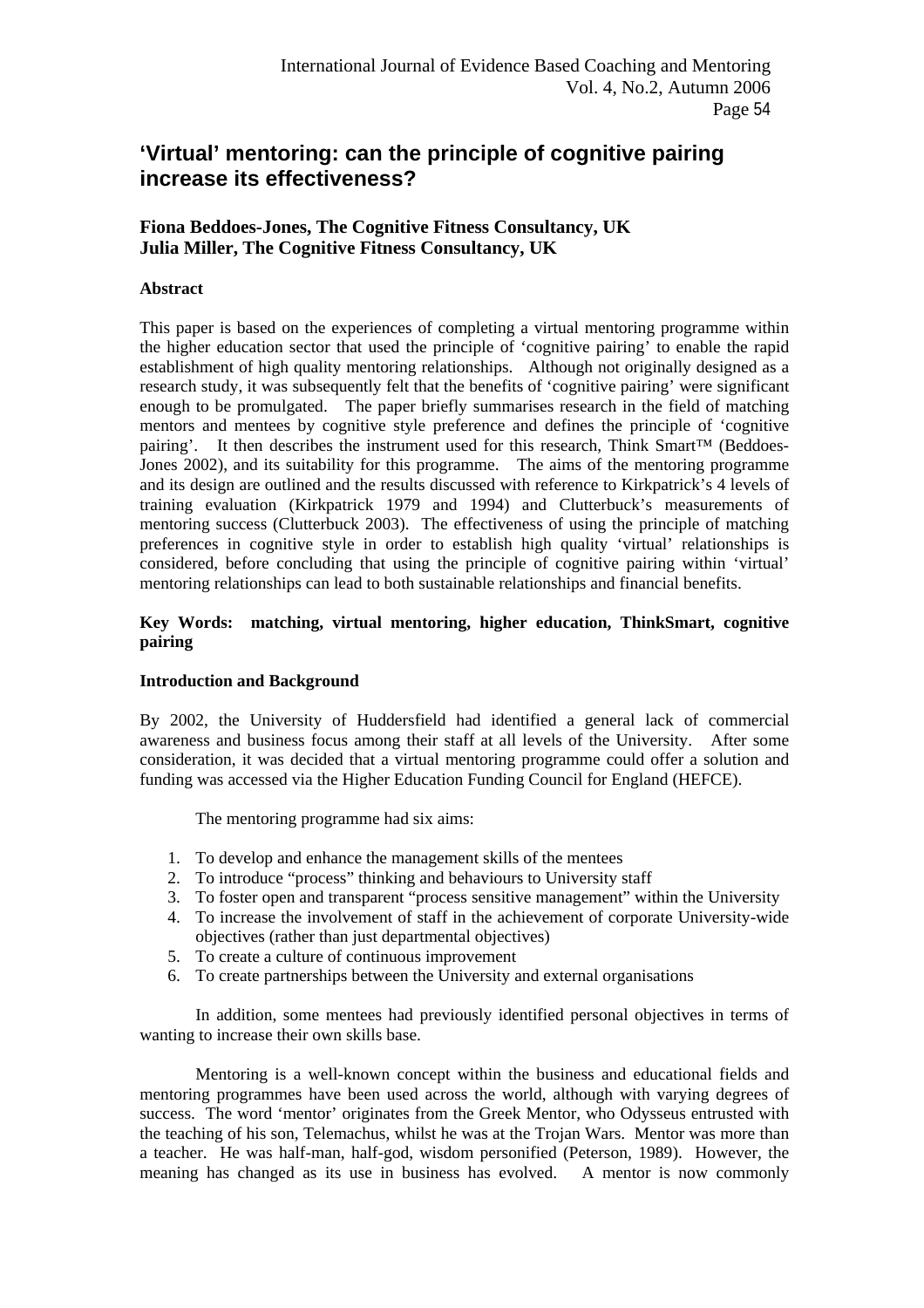described as a 'critical friend' or guide who is "responsible for overseeing the career and development of another person outside the normal manager/subordinate relationship": Clutterbuck and Sweeney (1997), cited in Harrington (1999). Clutterbuck's definition emphasises the developmental role of the mentor, within a supportive and empowering relationship. For Clutterbuck the mentee takes responsibility for their own learning and career development, rather than being "taught" in the way that Mentor taught Telemachus. The nature of the dyadic relationship is therefore critical to the success of a mentoring programme. Alred and Garvey (2000) emphasise the importance of establishing trust within the mentoring dyad where a strong inter-personal relationship provides a "safe place". Clutterbuck emphasises the need for a supportive and empowering relationship. Peterson (1989) states that for a successful mentoring relationship it is necessary to create a positive relationship between mentor and mentee.

 The university involved in the mentoring programme realised that in order to create these high-quality and sustainable dyadic relationships, incorporating the elements of trust, support and empowerment highlighted above, they would need to consider carefully the factors that contribute to successful mentoring dyads. Indeed, their previous mentoring programme had failed due to the poor sustainability of the mentoring relationships. The university was also aware that as the key aim of the programme was to transfer knowledge and skills from experienced external commercial managers to university staff, many of the mentors would necessarily be senior managers, probably not all would be locally based and that the mentoring relationships would therefore need to be sustained over both time and distance. How the mentors and mentees would be matched would therefore be critical. Successful matching is considered to be particularly critical in 'virtual' relationships (Single and Muller 1999). Stokes et.al (2003) concluded, as part of their study on the factors affecting the success of e-mentoring relationships, that matching the dyads successfully at the start of the programme leads to significant transfer of knowledge and information. Armstrong, Allinson and Hayes (2002) cited research examples that demonstrate that forced mentoring relationships are not always as successful as those that develop more informally and suggest that matching the mentor and the mentee in some way might reduce some of the problems experienced.

 How to match mentors and mentees successfully is an ongoing issue. Various methods are used; Single and Muller (1999), for example, describe different methods of bi and uni-direction matching in their study on e-mentoring. In uni-directional matching, the mentee usually describes their preference for a mentor; in bi-directional matching the preferences of both the mentor and mentee are matched. Often, these preferences cover such elements as race, gender, personality, skills match etc.

 After some reflection, the university and its consultant considered the potential value of bi-directional matching by cognitive style. Messick (1976) defines cognitive style as consistent individual differences in preferred ways of processing information whilst Beddoes-Jones (2003) defines it as: Differences and similarities in the ways people think, some of which are habitual preferences and some of which may be actively disliked.Armstrong et. al. argue for cognitive style as a means of matching mentoring dyads, citing, amongst others, research by Triandis (1960) who held the view that cognitive similarity in the way dyads evaluate events increases communication effectiveness and mutual liking and Witkin (1977) who highlighted the tendency of people matched in cognitive style to like each other more and make better progress in achieving interaction goals. Armstrong et. al. also cited research which demonstrated that cognitive dissimilarity can have the opposite effect, i.e. mismatching cognitive style can lead to conflict. This principle of 'cognitive pairing': the pairing of dyads by cognitive style was therefore selected as a way forward.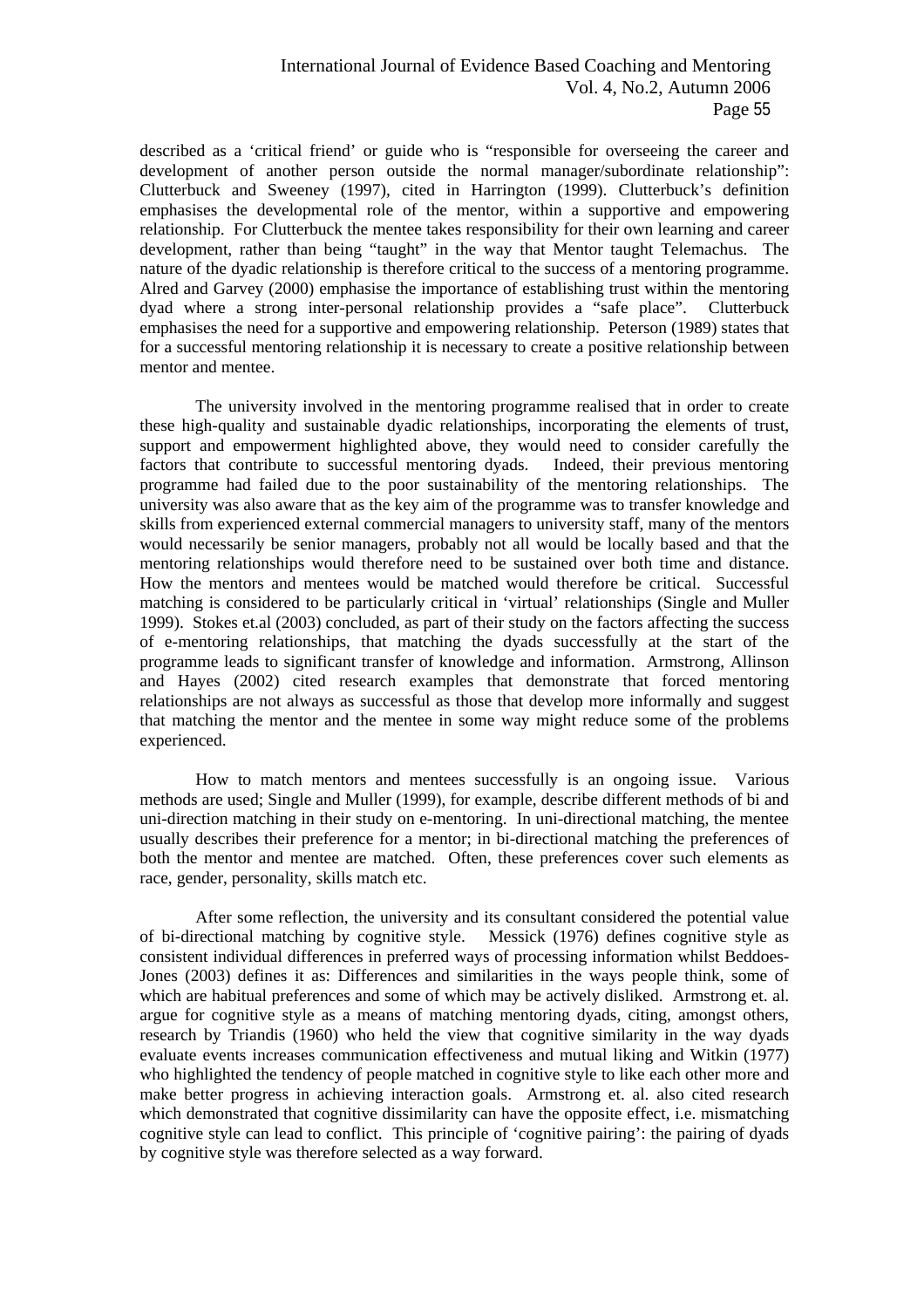## **Think Smart as a cognitive style instrument**

There are many dimensions of cognitive style, measured by a variety of cognitive style instruments. For this university mentoring programme, the consultant recommended the cognitive style instrument Think Smart™ developed by Beddoes-Jones in 2001. Think Smart is a short on-line instrument measuring ten independent dimensions of cognitive style using 74 item statements to which the respondent is asked to Strongly Agree, Agree, Sometimes Agree, Disagree or Strongly Disagree. The responses to the statements are aggregated to generate a personal cognitive profile and report. Table 1 describes the dimensions measured within Think Smart. The Think Smart report identifies for which dimensions the respondent has a High, Moderate or Low preference. It also indicates the implications for these preferences within the workplace, in terms of preference of communication style, approach to problemsolving and ways of relating to other people.

## *Sensory Focus - Exploring sensory representational systems*

*Visual thinking:* the use of pictures, diagrams and visual imagery internally and externally.

*Auditory thinking:* a focus on words and language, listening and talking things through.

*Intuitive thinking:* relates to the use of feelings, emotions and to gut feel intuitions.

## *People Focus – Exploring interactions with people*

*Conformist thinking:* relates to a desire to fit in, an avoidance of confrontation, and processing

through agreement.

*Challenging thinking:* dislikes being told what to do, will challenge and confront, processes

through disagreement.

## *Task Focus - Exploring approaches to tasks and problem solving*

*Logical thinking:* thinks systematically and sequentially, completes one task at a time, structure and order are very important.

*Creative thinking:* creative, multi-tasks, has an untidy workspace, thinks 'backwards' and needs the opportunity to be 'creative' at work.

*Troubleshooting thinking:* focuses on problems and potential problems, makes contingency plans, is risk adverse and is likely to worry.

*Simplicity thinking:* will simplify complex issues, keeps things simple and prefers things to be easy.

*Complexity thinking:* enjoys the challenge of difficulty and is motivated by complex issues.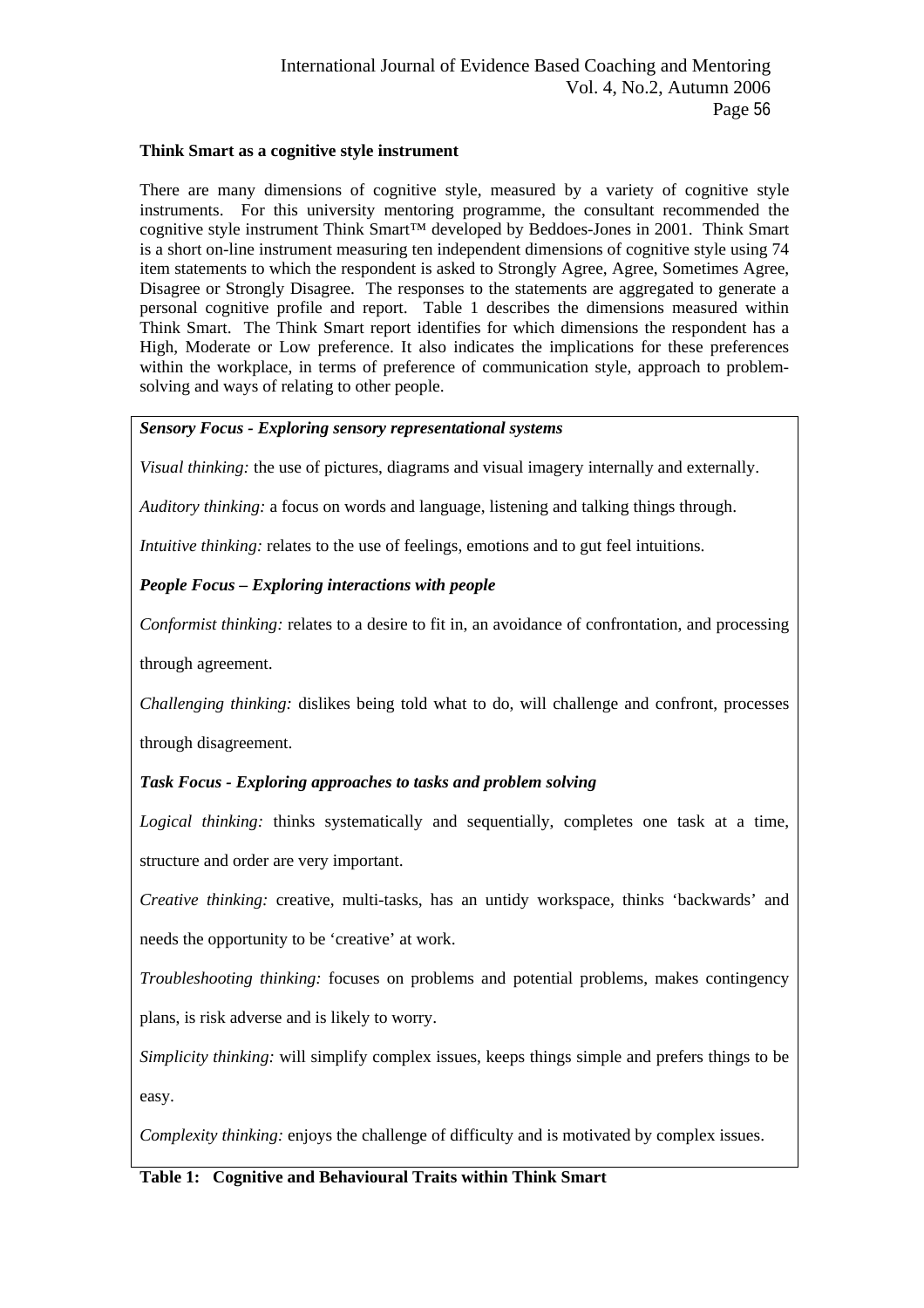Think Smart was selected for three key reasons: firstly, it uses a short, on-line questionnaire with a report immediately generated in real time. Secondly, it clearly indicates personal preference levels for ten dimensions of cognitive style and thirdly, it is cost effective at less than twenty pounds per person for an individual report. The decision was therefore taken to use the cognitive style preferences measured by Think Smart to match the mentors and mentees by highest cognitive style preference where possible. The principle of deliberately mis-matching cognitive style preferences was considered but rejected as it was agreed that potentially this could lead to difficulties within the communication style and processing preferences of dyads.

#### **Method**

Over 50 dyads were involved in the mentoring programme. The mentees were self-selected from within the University and their roles ranged from departmental staff to Vice-Chancellor. The mentors were all volunteers who came from a variety of business backgrounds, primarily at senior management level and therefore offering a range of experience and skills. The vast majority of mentors lived at some distance from the University. This meant that virtual mentoring was the norm during the programme.

 Every mentor and mentee completed Think Smart as part of their initial induction and their Think Smart profile was used as a key element of the dyad matching process. Firstly, those mentees who had requested development in a specific skill were matched with the appropriate mentor, using a skills matrix, but care was also taken to match by cognitive preference. Those mentees who had not requested a skills match were matched solely by cognitive preference. The highest preference was identified for each participant and then individuals were matched with those who had a similarly high preference. However, the potential for conflict in the case of cognitive dissimilarity was also taken into account. The Think Smart profile was also used to ensure there was no cognitive mismatch, i.e. a mentor was not matched with a mentee who had a low preference for a cognitive style for which they had a strong preference or vice versa.

 Three workshops were then held: one for the mentors only, one for the mentees only and the final workshop for the matched dyads. This was the first time the mentors and mentees met. The mentors and mentees therefore met face-to-face once at the start of the programme during the workshop. This is not uncommon in virtual mentoring relationships (Zack 1993) where face-to-face communication helps to establish a shared, agreed context. For this programme, the participants' Think Smart profiles were used as the basis for establishing this shared context. The first two workshops explained the programme aims and the mentoring model, based on Clutterbuck's definition of mentoring. In the third workshop, the dyads were encouraged to discuss their own Think Smart profiles in order to identify their shared values and to develop their own outcomes. The APAR model (Table 2) for each dyad was then discussed with reference to their shared cognitive values and preferred communication styles. During this workshop the dyads were also encouraged to decide their own subsequent communication mode and frequency.

| Aims<br>$A$ :<br>Planning<br>P٠<br>Action<br>$A$ :<br>Review<br>R٠ |  |
|--------------------------------------------------------------------|--|
|--------------------------------------------------------------------|--|

**Table 2: The APAR Model**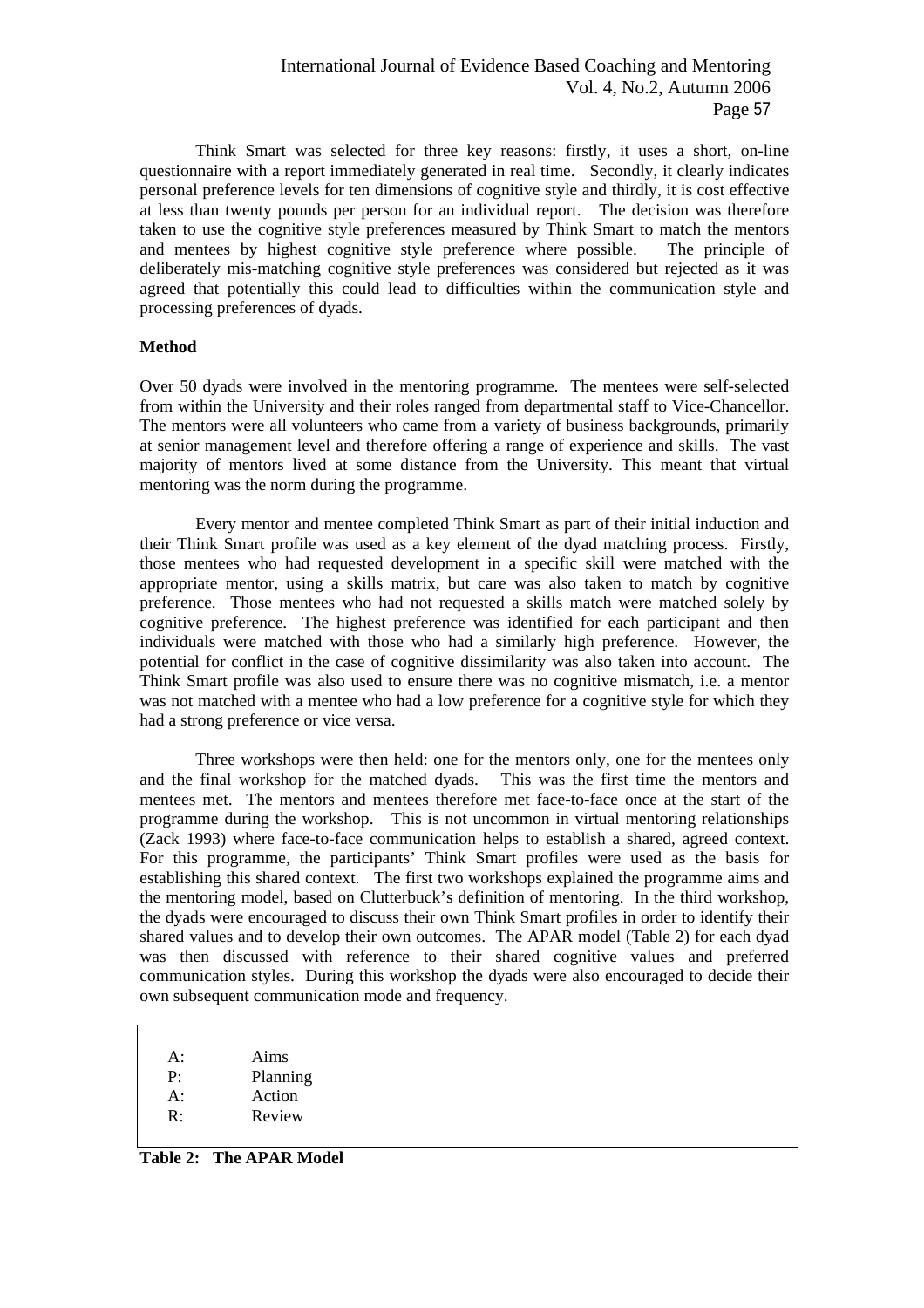The programme was reviewed on an ongoing basis. All three workshops were evaluated and contact was maintained with the dyads throughout the programme. At the end of the mentoring programme, success or failure was considered on the basis of:

- 1. Sustainability of the dyadic relationships percentage completion of the programme
- 2. Bottom-line financial results cost savings made and additional income generated
- 3. Mentee satisfaction both anecdotally and by interview

#### **Results**

The six aims of the university identified before the programme were all met in terms of enhancement of business skills, the introduction of different ways of thinking, increased involvement in university-wide objectives and the development of partnerships with external organisations. In addition, the specific outcomes of the mentoring programmes were also achieved. Firstly, all the dyads completed the one-year programme. Indeed many relationships continued after the end of the formal programme. Each dyad reported that they had found their mentoring relationship successful and many commented on how they seemed to share the same values as their pair. Secondly, there were many reported examples of mentee satisfaction:

- o An academic Head of Department developed a marketing strategy and learned to use project management tools and techniques
- o The creation of a successful new team, with a shared common purpose, a common language and common tools
- o Successful management of an under-performing team member
- o Addressing the behaviours of a destructive team member whilst maintaining the success of the project
- o Developing sufficient self-confidence as a mentee to become a mentor
- o One quote from the feedback: *"As we hadn't met …and I didn't really know my proposed mentor, it was lucky that we hit it off straight away. I think we were chosen carefully to work together and whoever did it was successful!"*

#### **Discussion**

For the university the mentoring programme was viewed as successful, particularly compared with the previous programme in which the mentoring dyads had not been matched and all of the dyad relationships failed. The success of the programme can be critically evaluated in two ways: firstly as a part of a training evaluation, considered against Kirkpatrick's 4 levels and secondly as a study into mentoring using Clutterbuck's five areas of measurement.

 Kirkpatrick (1979 and 1994) conceived a model of training evaluation comprising four levels. Level 1 identifies participants' immediate responses. Level 2 identifies new participant learning, Level 3 identifies behaviour change (and is also described as transfer of learning) and Level 4 identifies organisational results including perceived financial benefits. This particular project remit was overt regarding the transfer of learning from Mentor to Mentee at Levels 2 and 3, and also regarding the focus on Level 4, organisational benefits. Throughout the year-long programme, results and feedback were periodically obtained from participants with a more comprehensive evaluation on its completion.

 Clutterbuck identifies five areas against which mentoring research should be measured: agreeing a definition of mentoring, taking into account any variables, clarity of process, success against outcomes and finally that of relevance. These are now considered individually: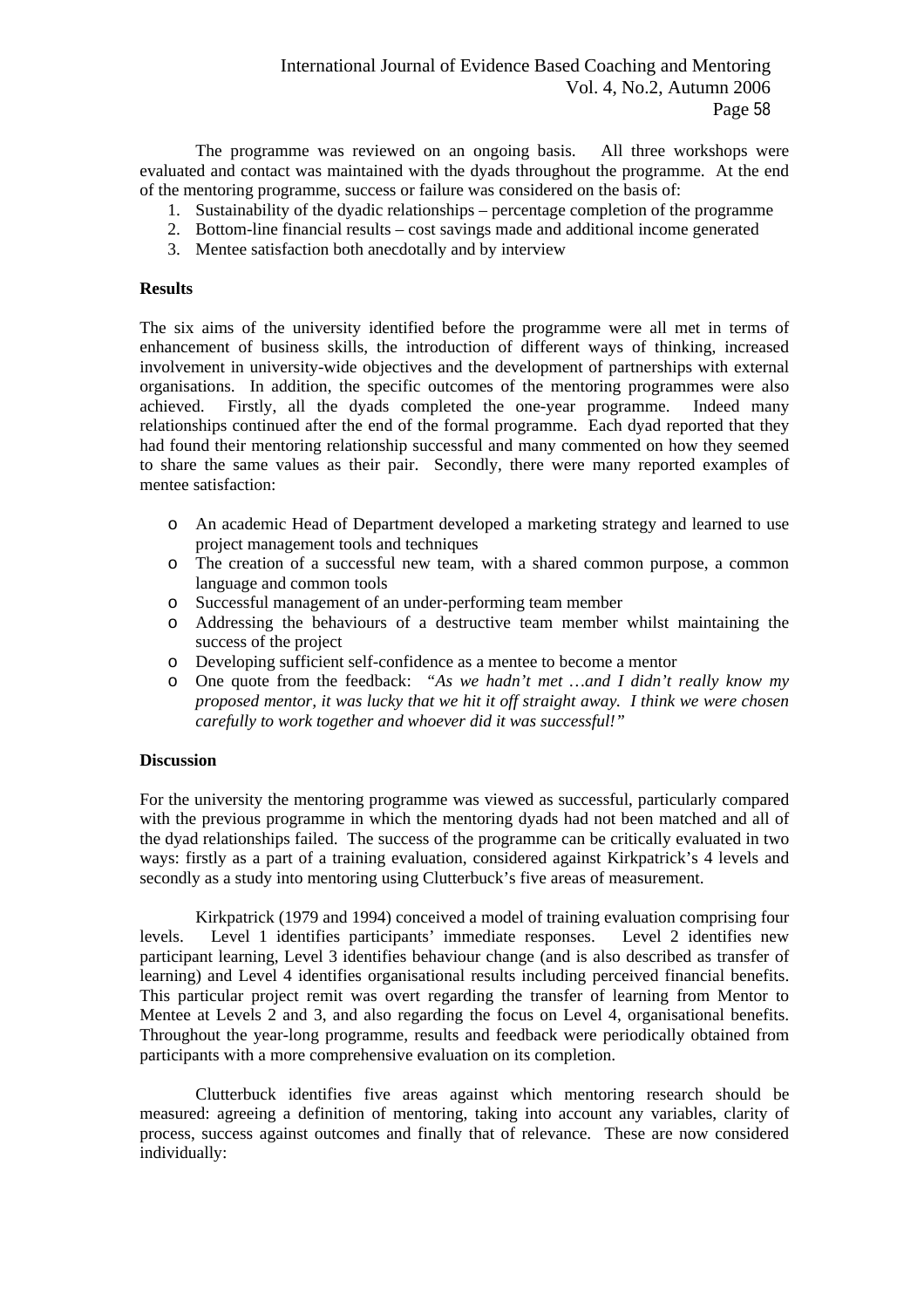- 1. With reference to a definition of mentoring, within this programme Clutterbuck's own definition was used and clearly understood by all participants through the workshops.
- 2. Clutterbuck then considers the contextual variables, i.e. matching the dyads, taking into account differences in race, age or gender and considering how this might affect the outcomes of the research. The programmes designers were aware of these variables; previous experience had suggested to them that placing female mentors with male mentees was not always successful, for example. The decision was therefore taken to match the dyads by age, gender and race at the initial sorting (although in practise these higher education staff tended to be predominantly white, middle-aged and usually male) and take these variables out of the equation, before matching by cognitive style.
- 3. In terms of clarity of process, the workshops made the process and guidelines clear, although inevitably different dyads interpreted the process to meet their own expectations.
- 4. Clutterbuck states that measurement of success against outcomes can be difficult, as different dyads often develop different outcomes over time, some moving into more personal issues and some remaining focused on work-related tasks. This programme took as its main measure of success two clear outcomes: the sustainability of the relationships over the year-long programme, and a quantifiable impact on organisational benefits, both of which were considered successful.
- 5. Clutterbuck's final measure is that of relevance. The purpose of the programme was to improve the skills levels of the mentees. It appears to have been successful in achieving this and therefore succeeds in terms of relevance for the mentees and the university as client. Due to the success of this mentoring programme, a new programme has just been agreed focusing on teacher skills, for which the principle of cognitive pairing will once again be utilised.

 Perhaps one of the most satisfying results of the programme and of the study was the emphasis the dyads placed on the success of their relationships. Using the principle of cognitive pairing, matching by highest cognitive style preferences led to a strong feeling within the dyads of "shared values". This possible correlation between preferences of cognitive style and attributes that individuals value at work is an area worthy of future research.

#### **Conclusion**

Although not extensively-researched, within the field of virtual mentoring, the matching of mentors and mentees seems to be a critical success factor within distance and virtual mentoring programmes. The matching of the dyad by cognitive style preference could offer one means of enhancing the likelihood of success. The experience of this particular mentoring programme, its success in sustaining long-distance mentoring over time, in meeting the programme aims and in meeting the criteria for successful mentoring indicate that using the principle of cognitive pairing can increase the effectiveness of virtual mentoring, a conclusion which is consistent with previous research in this area.

#### **References**

**Alred, G & Garvey, B.** (2000), Learning to Produce Knowledge – Contribution of Mentoring, *Mentoring & Tutoring,* Vol . 8, No 3, pp 261-272.

**Armstrong, S.J., Allinson, C.W. and Hayes, J***.* (2002), Formal Mentoring Systems: an examination of the effects of mentor/protégé cognitive styles on the mentoring process, *Journal of Management Studies*, Vol. 39, pp 1111 – 1137.